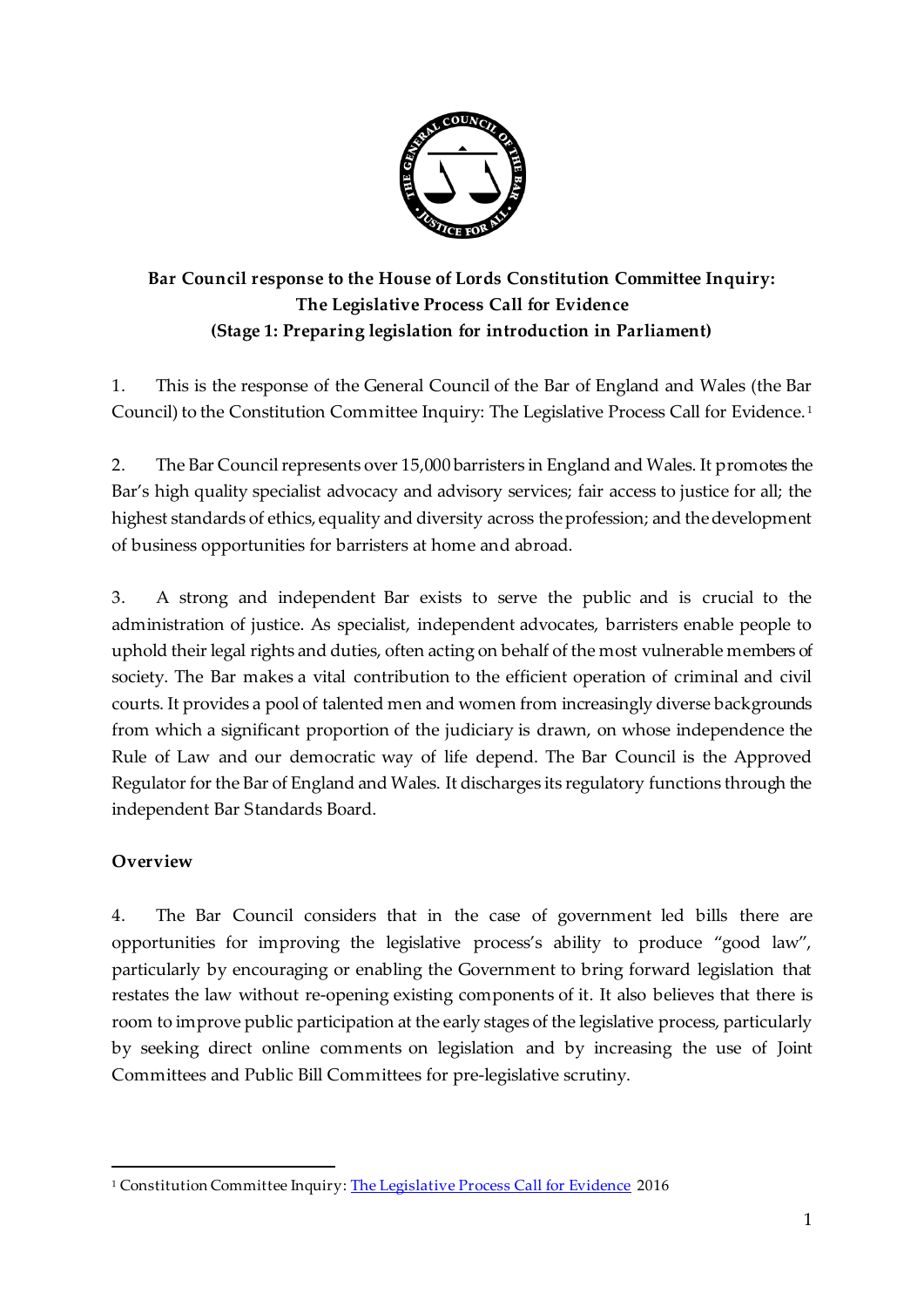#### **Creating good law**

**The Office of the Parliamentary Counsel describe "good law" as "law that is: necessary; clear; coherent; effective; [and] accessible."**

**Question 1 – How effective are current practices in Government and Parliament at delivering clear, coherent, effective and accessible draft legislation for introduction in Parliament?**

5. There is a great deal of variation in whether good law is delivered by current practices and it is not possible to generalise. Even where amending legislation makes the law more effective, it might at the same time make the law less coherent or less accessible.

## **Question 2 – Are there mechanisms, processes and practices at this stage of the legislative process that hinder the development of 'good law'?**

6. Many aspects of the political process militate against the consistent creation of good law. These include: the need to prioritise the scarce use of Parliamentary time, a desire to be responsive to trends and public opinion and the deterrent effects of the risks in legislating, such as negative comment on proposals or pressure to accept unwelcome amendments. Against this political backdrop it is inevitable that some legislation will fail to meet one or more of the Office for Parliamentary Counsel's description of good law.

## **Question 3 – Are there improvements that could be made at this stage of the process that would result in law that is more easily understandable by users and the public?**

7. On the whole, legislation introduced into Parliament is well drafted. It is more open to question whether the policies described in the legislation are sound, and the Bar Council would encourage the consistent and widespread use of pre-introduction consultation and prelegislative scrutiny to allow full scrutiny of the policies and legislation when a Bill is formally introduced, particularly where this reaches expert users of the legislation. Pre-legislative scrutiny is particularly effective where it is undertaken by Joint Committees, which leads to greater consistency of scrutiny during the passage of a Bill.

8. The Bar Council is aware that a particular barrier to the creation of good law is that the parliamentary processes encourage government departments to amend or supplement existing bodies of law, often making those bodies of law ever more complex and less clear and accessible. The Bar Council understands that this is because departments are unwilling to risk restating areas of law for fear that old battles will be reopened at a cost to certainty for people and businesses. If a parliamentary mechanism could be designed which would allow a greater use of restatement without those risks, better law might result. One approach to this might be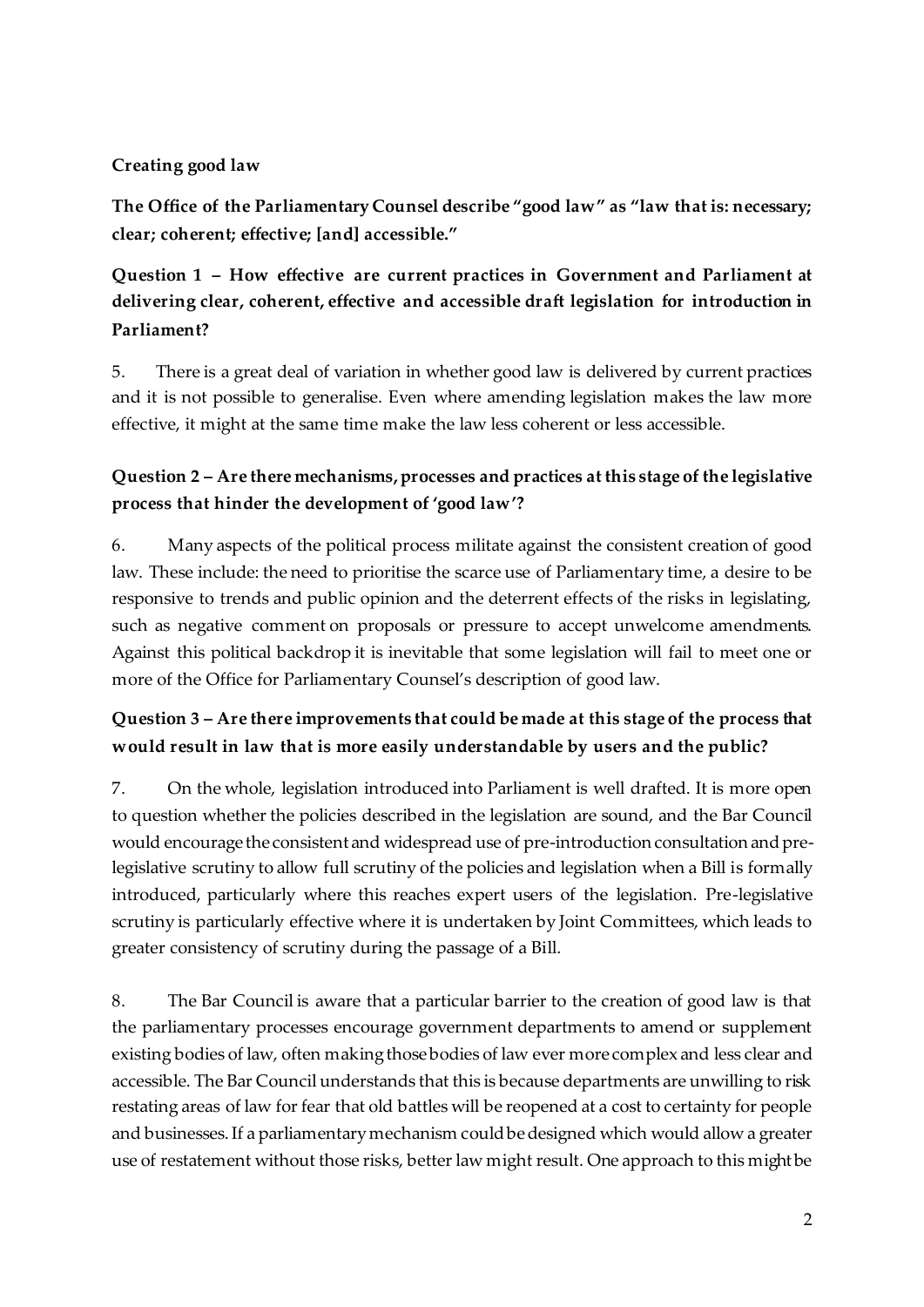a system where some aspects of a Bill which represent existing law are not open to amendment, which might encourage departments to be bolder in proposing coherent restatements of the law.

#### **Brexit**

**Following the UK's withdrawal from the EU, Parliament will have to legislate across a range of areas previously legislated for at an EU level.**

## **Question 4 – What impact will the UK's withdrawal from the EU have on the volume and type of legislation and how will that affect this stage of the legislative process?**

9. The impact of the UK's withdrawal from the EU on the volume of legislation will be heavily dependent on the speed with which the Government acts to change the law. Following the announcement that most of the law emanating from the EU will be preserved, at least initially, it is difficult to provide any estimates of the volume or type of legislation that might come forward.

### **Question 5 – Will there be changes required to how the Government and Parliament deal with legislation following Brexit?**

10. At present, while some Directives are implemented by means of primary legislation enacted following the usual full Parliamentary procedure, the majority are implemented by means of subordinate legislation made under section 2(2) of the European Communities Act (ECA) 1972. Such legislation may amend or repeal primary legislation. The generous scope of that power was affirmed by the Divisional Court in the "metric martyrs" case, *Thoburn v. Sunderland City Council* [2002] QB 151 <http://www.bailii.org/ew/cases/EWHC/Admin/2002/195.html>. Even where the affirmative resolution procedure is adopted for an ECA instrument, the opportunity for meaningful public and Parliamentary debate on the terms of each instrument is extremely restricted.

11. However, the abbreviated process derives its legitimacy from the fact that each Directive will itself have been the subject of the elaborate legislative process at EU level. That process invariably involves two or more rounds of public consultation by the Commission before a proposal is formally put to the bipartite EU legislature (the Council and Parliament); detailed scrutiny and amendment by the Parliament (acting through its appropriate Committee and in plenary session); and, more often than not, a degree of scrutiny by national legislatures (in this respect the work of the Lords EU Select Committee and its Sub-Committees set a high standard among the Member States). At each stage, stakeholder and public involvement helps shape the legislation as it makes its journey towards adoption.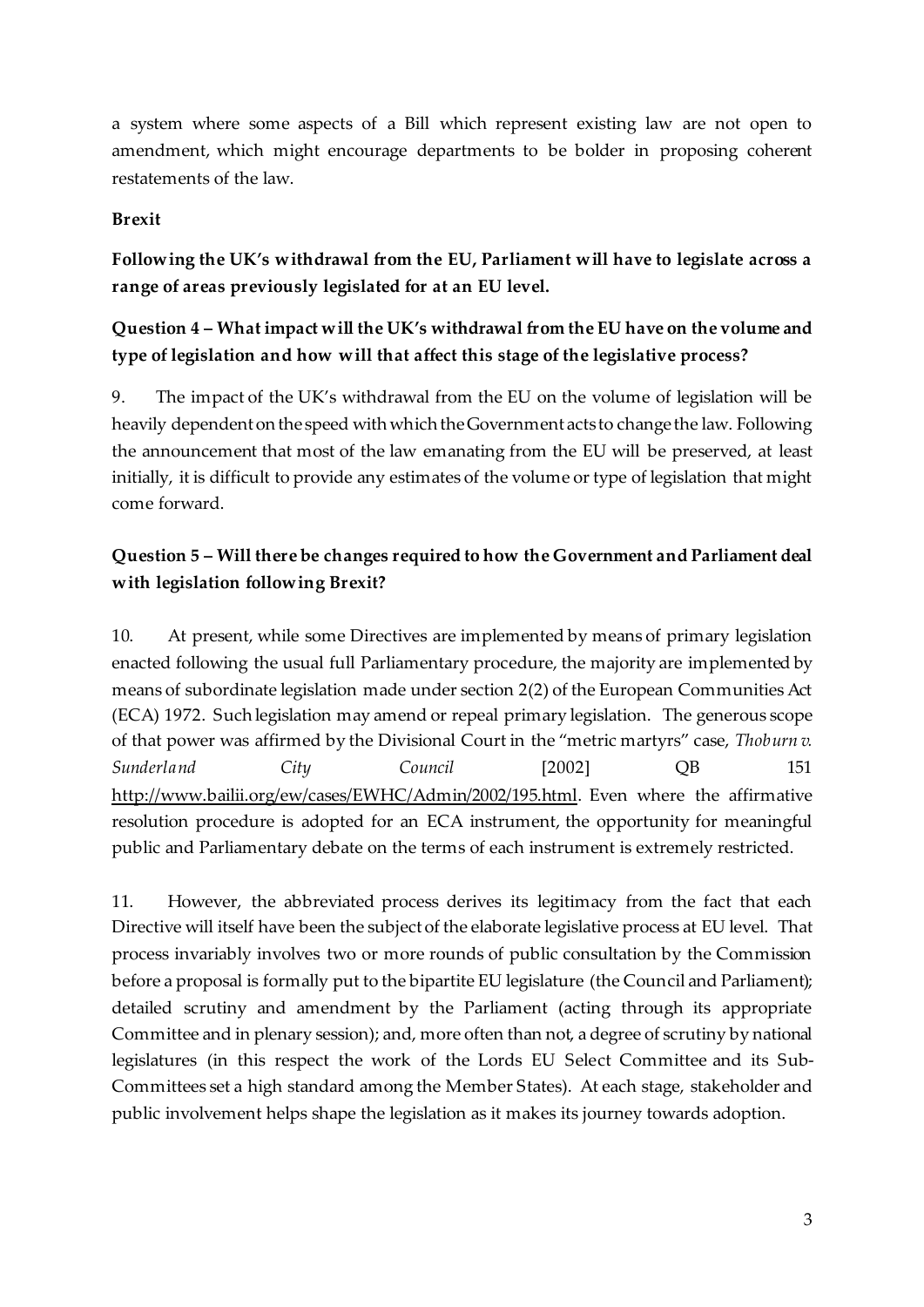12. It would be a matter of great constitutional concern if the "Great Repeal Bill" mooted by the Government were to contemplate the possibility that repeal, or other significant change to the substantive content, of law currently deriving from EU Directives could be effected by a process similar to the making of ECA s. 2(2) instruments. Such a process would bring about a significant democratic deficit which would undermine the legitimacy of resulting legislation. It is one thing to use a subordinate instrument to implement legislation that has been the subject of an extensive legislative process at European level. It is another thing entirely to use that process to implement policy which simply emerges from ministerial decision-making within the confines of Whitehall departments or Cabinet committees. Indeed our own Supreme Court has already affirmed that the ECA 1972 power is confined to transposing into the content of EU legislation into domestic law. Government may not lawfully use it to "piggy back" different or additional content of its own (sometimes known as "gold plating") onto the implementation exercise: see *United States of America v. Nolan* [2015] UKSC 63, [2016] AC 4[63 http://www.bailii.org/uk/cases/UKSC/2015/63.ht](http://www.bailii.org/uk/cases/UKSC/2015/63.html)ml.

13. We would invite the Committee to draw to the attention of the Government the importance, following Brexit, of a legislative process involving sufficient public and Parliamentary scrutiny of any future proposal to alter the content of law deriving from an EU instrument otherwise than through full primary legislation.

#### **Technology**

**New technologies—and particularly developments in information technology—have changed the way that people access information and share their opinions, experiences and insights.**

## **Question 6 – How effectively do Parliament and the Government make use of technology at this stage of the legislative process?**

14. Very little use is made of technology other than to publish the legislation and the accompanying paperwork. Further comment is provided in response to question 10.

## **Question 7 – How could new or existing technologies be used to support the development and scrutiny of legislation?**

15. See the response to question 10.

#### **Public involvement and engagement**

**Engagement with those affected by new legislation, or those with expertise that can assist the development and scrutiny of legislation, is an important factor in ensuring that legislation is effective in meeting its policy objectives.**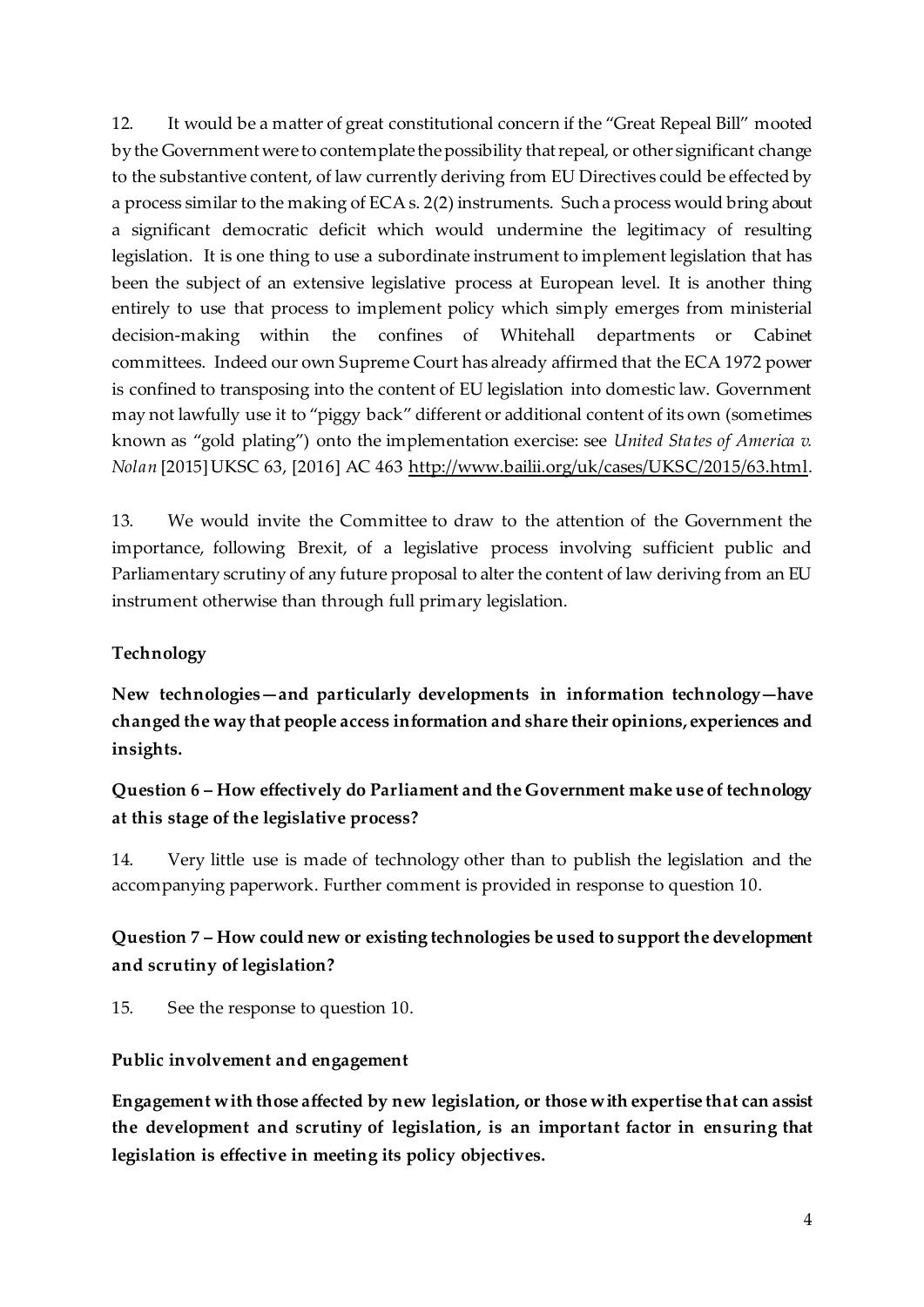## **Question 8 –To what extent, and how effectively, are the public and stakeholders involved in this stage of the legislative process?**

16. The opportunities to be involved in this stage of the legislative process are limited. It may have been possible to respond to a Government consultation, and it may have been possible to send evidence to a Committee conducting pre-legislative scrutiny, where that takes place. In both cases, however, opportunities to comment on detailed drafting are practically limited, either because it may not have been published (in the case of Government consultations) or because the Committee is more interested in broader principles and limits the format for submissions (in the case of pre-legislative scrutiny).

#### **Question 9 – What factors inhibit effective engagement?**

17. At the moment it is often only effective to express views on legislation by using traditional political lobbying techniques, which is labour intensive and requires strong networks. Most experts, end users and others interested in new legislation are effectively excluded from the legislative process.

### **Question 10 – What mechanisms could be used to increase or improve engagement with the public and stakeholders?**

18. Considerable progress has been made in making information about Bill procedures and Bill papers available to the public. The Bill pages on Parliament website provide reliable access to the paperwork but could be improved. The new form of Explanatory Notes has improved the accessibility of Bills, although performance by government departments remains patchy.

19. Nevertheless, there is room for further improvements in participation by interested parties and the public in the process, many of which are enabled by the internet.

20. At the moment it is often only possible to express views on legislation by using traditional political lobbying techniques, which is labour intensive and requires strong networks. Most experts, end users and others interested in new legislation are effectively excluded from the legislative process. It would be possible for one or other House of Parliament to host an internet-based form for collecting a wider range of comments on the provisions. This need not disrupt the timing of procedures because the comment window could be limited to the period between Introduction and Second Reading of the Bill. A modern system could simply be accessed by MPs or Peers, or committees, interested in seeing the comments for use during the scrutiny process.

21. Although the OPSI has made progress with its consolidation work on UK legislation available through the legislation.gov.uk site, legislators and future users of legislation would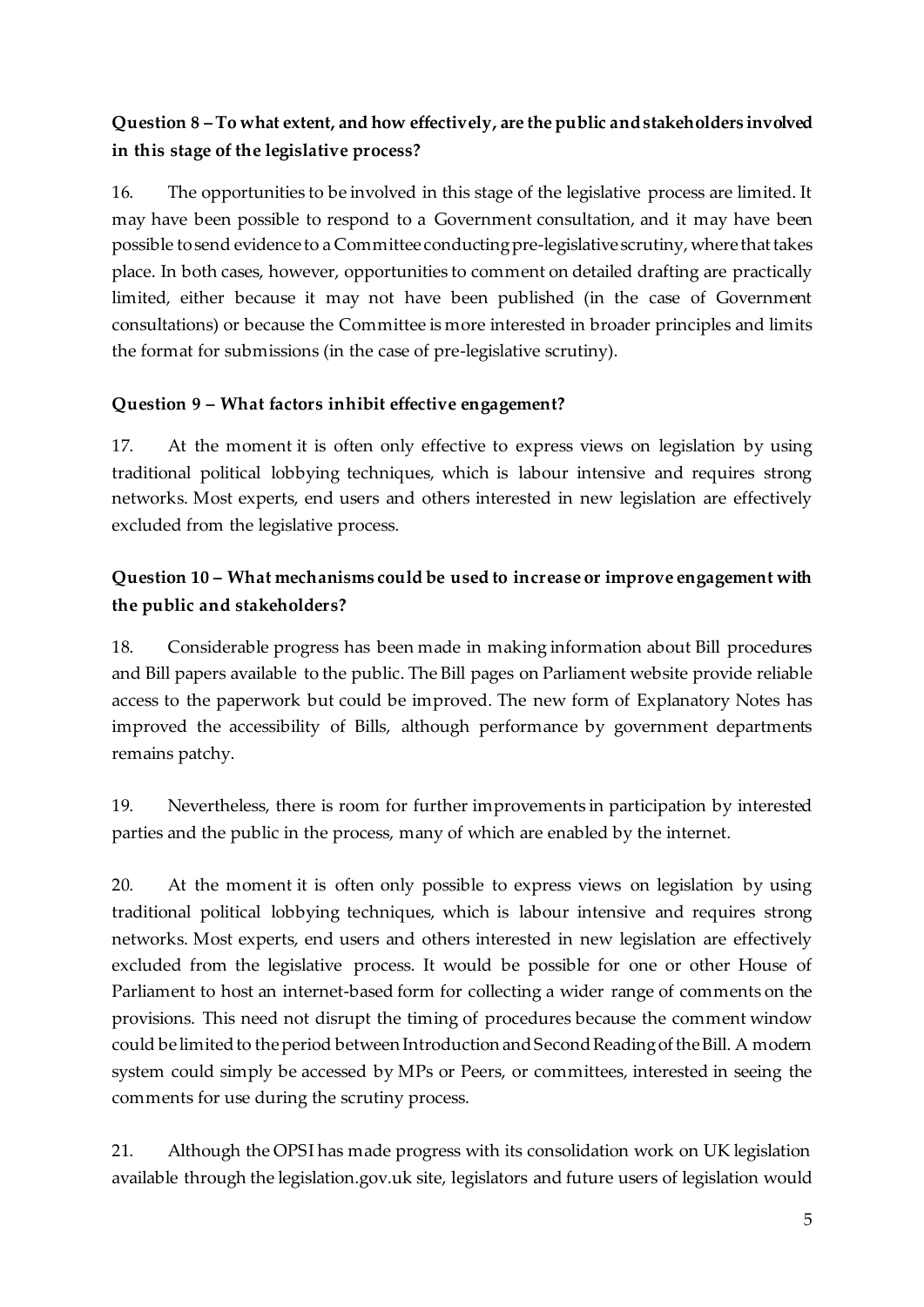probably find it helpful if OPSI or Parliament could extend this work by routinely publishing consolidated papers showing how the provisions of Bills would affect the body of UK law by publishing copies of the law as it would be after the changes proposed in the Bill come into force.

22. We believe that consideration should be given by the House authorities to making increased use of Public Bill Committees (previously known as Standing Committees) to allow the gathering of evidence from interested parties. This has the advantage of both informing parliamentarians and engaging the public and stakeholders.

#### **Information provision**

**Informing the public, stakeholders and parliamentarians about potential legislation is an important part of effective law-making.**

**Question 11 – How effectively is information about potential legislation disseminated at this stage in the process?**

23. Please see our comments on the Parliament website in response to question 10.

## **Question 12 – How useful is the information that is disseminated and how could it be improved?**

#### 24. No comment

### **Parliamentary involvement**

**Parliament is central to the legislative process, but its involvement varies across the different stages of the legislative process.**

### **Question 13 – To what extent is Parliament, or are parliamentarians, involved in the development of legislation before it is introduced into Parliament?**

25. Parliamentarians will be involved in debates on public policy issues that may lead to legislation.

## **Question 14 – Is there scope for Parliament or parliamentarians to be more involved at this stage of the legislation process?**

26. No comment